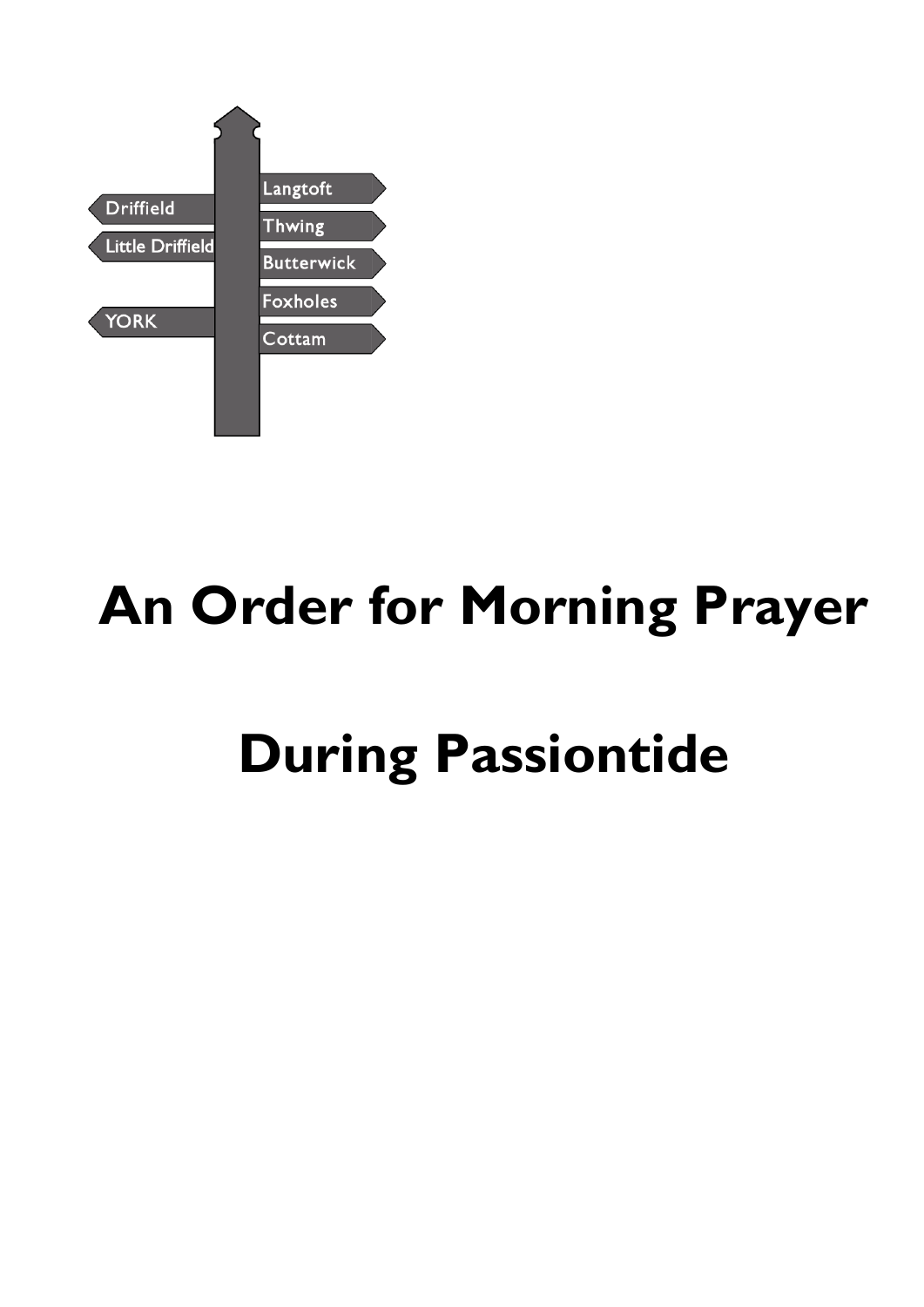# **Preparation**

O Lord, open our lips

### *All* **and our mouth shall proclaim your praise.**

Let your ways be known upon earth,

#### *All* **your saving power among the nations.**

Blessed are you, Lord God of our salvation, to you be praise and glory for ever. As a man of sorrows and acquainted with grief your only Son was lifted up that he might draw the whole world to himself. May we walk this day in the way of the cross and always be ready to share its weight, declaring your love for all the world. Blessed be God, Father, Son and Holy Spirit.

#### *All* **Blessed be God for ever.**

- 1 Is it nothing to you, all you who pass by? *•* Look and see if there is any sorrow like my sorrow,
- 2 Which was brought upon me, *•* which the Lord inflicted on the day of his fierce anger.
- 3 For these things I weep; my eyes flow with tears; *•* for a comforter is far from me, one to revive my courage.
- 4 Remember my affliction and my bitterness, *•* the wormwood and the gall!
- 5 But this I call to mind, *•* and therefore I have hope: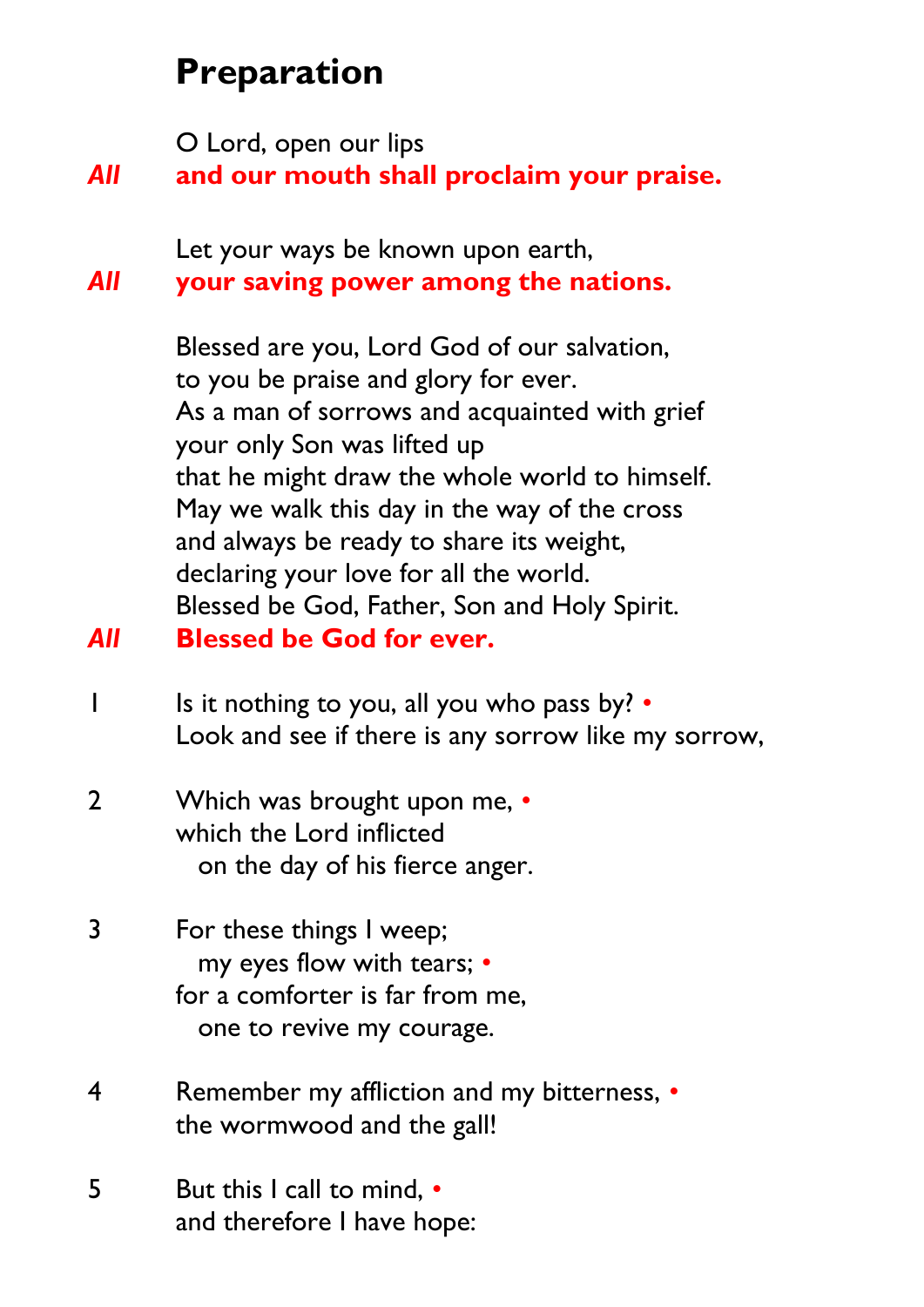| 6               | The steadfast love of the Lord never ceases, •<br>his mercies never come to an end;                                                                        |
|-----------------|------------------------------------------------------------------------------------------------------------------------------------------------------------|
| 7               | They are new every morning; •<br>great is your faithfulness.                                                                                               |
| 8               | <b>The Lord is my portion,' says my soul, •</b><br>'therefore I will hope in him.'                                                                         |
| 9               | The Lord is good to those who wait for him, $\cdot$<br>to the soul that seeks him.                                                                         |
| $\overline{10}$ | It is good that we should wait quietly $\cdot$<br>for the salvation of the Lord.                                                                           |
| $\mathsf{L}$    | For the Lord will not reject for ever; •<br>though he causes grief, he will have compassion,                                                               |
| 12              | According to the abundance of his steadfast love; •<br>for he does not willingly afflict or grieve anyone.<br>Lamentations 1.12, 16a,b; 3.19, 21-26, 31-33 |
| All             | <b>Glory to the Father and to the Son</b><br>and to the Holy Spirit;<br>as it was in the beginning is now<br>and shall be for ever. Amen.                  |
|                 | This opening prayer may be said<br>The night has passed, and the day lies open before us;<br>let us pray with one heart and mind.                          |
|                 | Silence is kept.                                                                                                                                           |

As we rejoice in the gift of this new day, so may the light of your presence, O God, set our hearts on fire with love for you; now and for ever.

*All* **Amen.**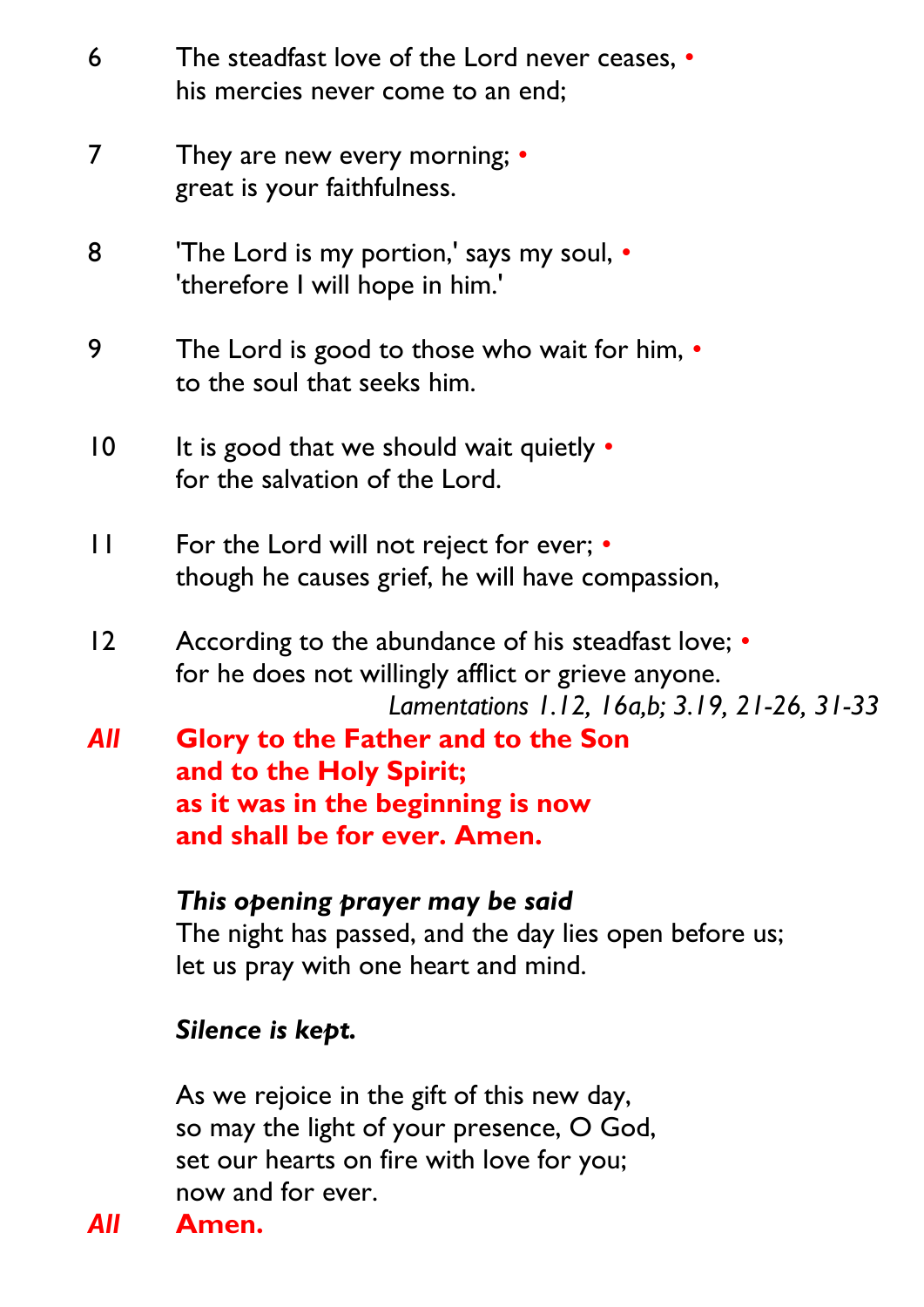**The Word of God**

*Psalmody The appointed psalmody is said.*

*Each psalm or group of psalms may end with*

*All* **Glory to the Father and to the Son and to the Holy Spirit; as it was in the beginning is now and shall be for ever. Amen.**

> *If there are two Scripture readings, the first may be read here, or both may be read after the canticle.*

*Canticle*

#### *All* **I will recount the gracious deeds of the Lord, the praises of the Most High.**

- 1 Who is this that comes from Edom, coming from Bozrah, his garments stained crimson?
- 2 Who is this in glorious apparel, marching in the greatness of his strength?
- 3 It is I, who announce that right has won the day,  $\cdot$ it is I,' says the Lord, 'for I am mighty to save.'
- 4 Why are your robes all red, O Lord, and your garments like theirs who tread the winepress?
- 5 <sup>'</sup>I have trodden the winepress alone,  $\cdot$ and from the peoples no one was with me.'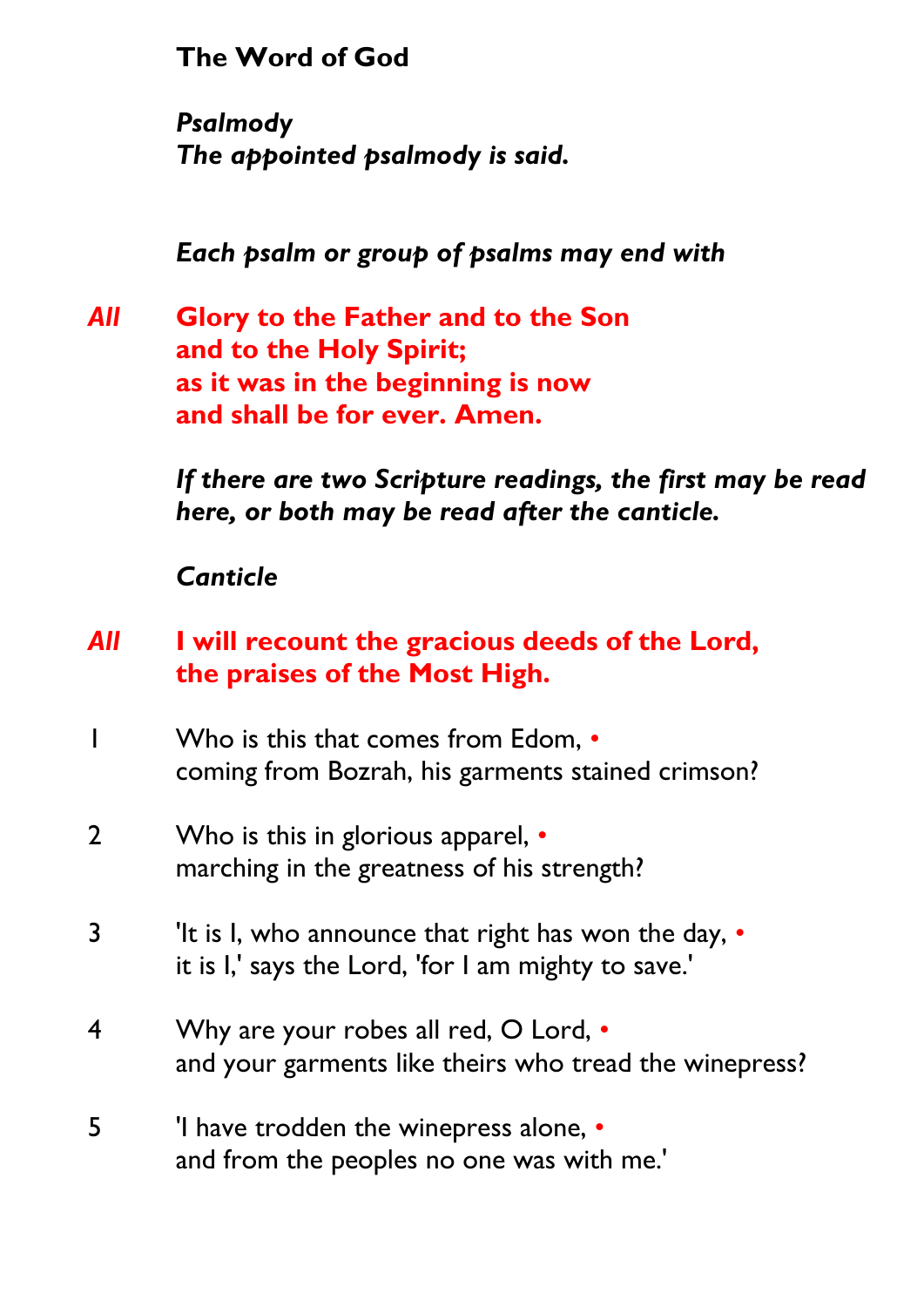6 I will recount the gracious deeds of the Lord, • the praises of the Most High; 7 All that God has done for us in his mercy, • by his many acts of love. 8 For God said, 'Surely, they are my people, my children who will not deal falsely,' • and he became their Saviour in all their distress. 9 So God redeemed them by his love and pity; • he lifted them up and carried them through all the days of old. *Isaiah 63.1-3a, 7-9 All* **Glory to the Father and to the Son and to the Holy Spirit; as it was in the beginning is now and shall be for ever. Amen.** *All* **I will recount the gracious deeds of the Lord, the praises of the Most High.** *Scripture Reading One or more readings appointed for the day are read. The reading(s) may be followed by a time of silence. A suitable song or chant, or a responsory in this or another form, may follow* We adore you, O Christ, and we bless you; *All* **by your holy cross, you have redeemed the world.** God chose what is weak in the world to shame the strong. *All* **We adore you, O Christ, and we bless you.** We preach Christ crucified, the power of God and the wisdom of God.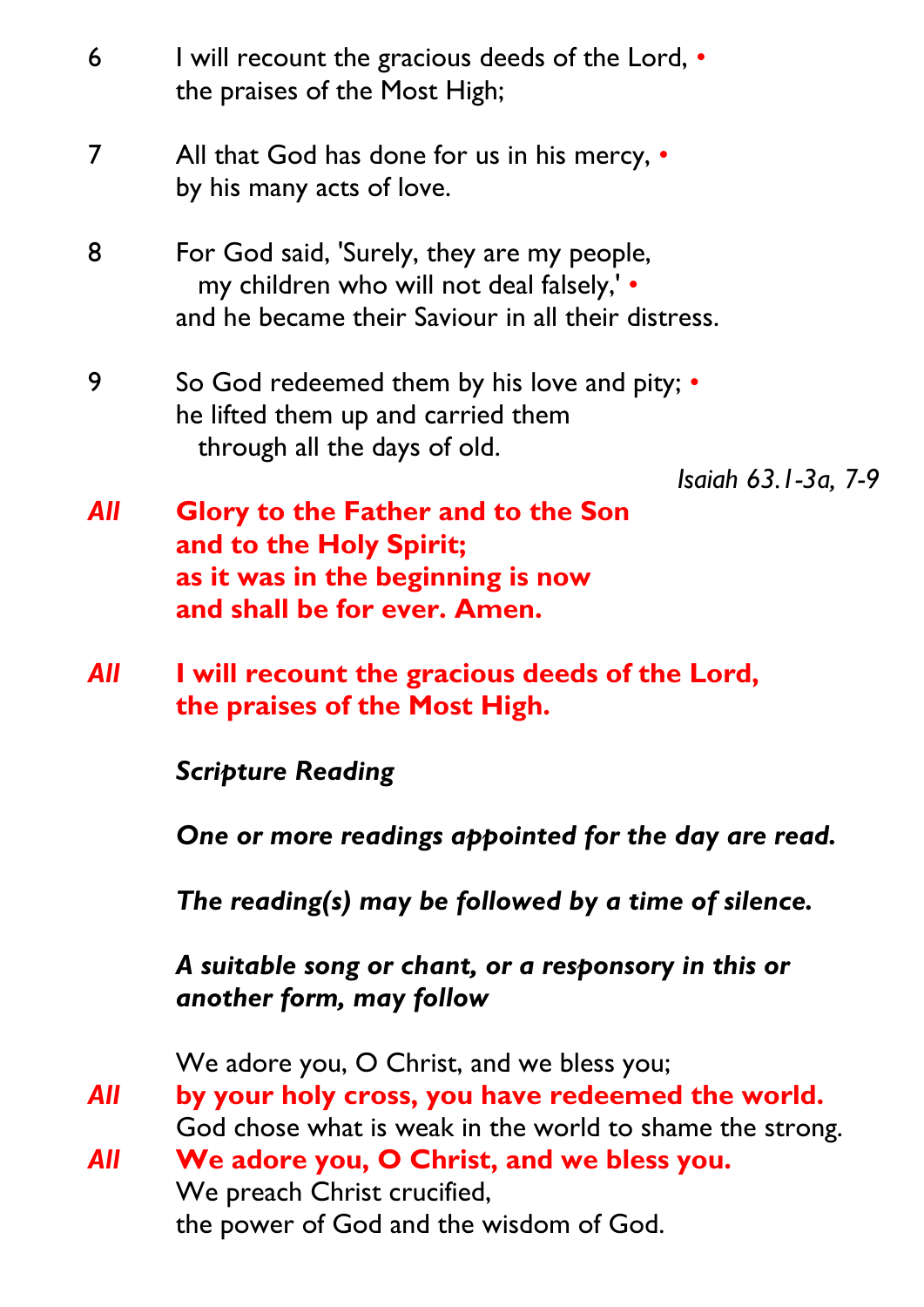- *All* **By your holy cross, you have redeemed the world.** God forbid that I should glory, save in the cross of our Lord Jesus Christ.
- *All* **We adore you, O Christ, and we bless you; by your holy cross, you have redeemed the world.** *cf 1 Corinthians 1 and Galatians 6*

*Gospel Canticle*

*Refrain:*

- *All* **The word of the cross is folly to those who are perishing, but to those who are being saved it is the power of God.**
- 1 Blessed be the Lord the God of Israel, *•* who has come to his people and set them free.
- 2 He has raised up for us a mighty Saviour, *•* born of the house of his servant David.
- 3 Through his holy prophets God promised of old *•* to save us from our enemies, from the hands of all that hate us,
- 4 To show mercy to our ancestors, *•* and to remember his holy covenant.
- 5 This was the oath God swore to our father Abraham: *•* to set us free from the hands of our enemies,
- 6 Free to worship him without fear, *•* holy and righteous in his sight all the days of our life.
- 7 And you, child, shall be called the prophet of the Most High, *•* for you will go before the Lord to prepare his way,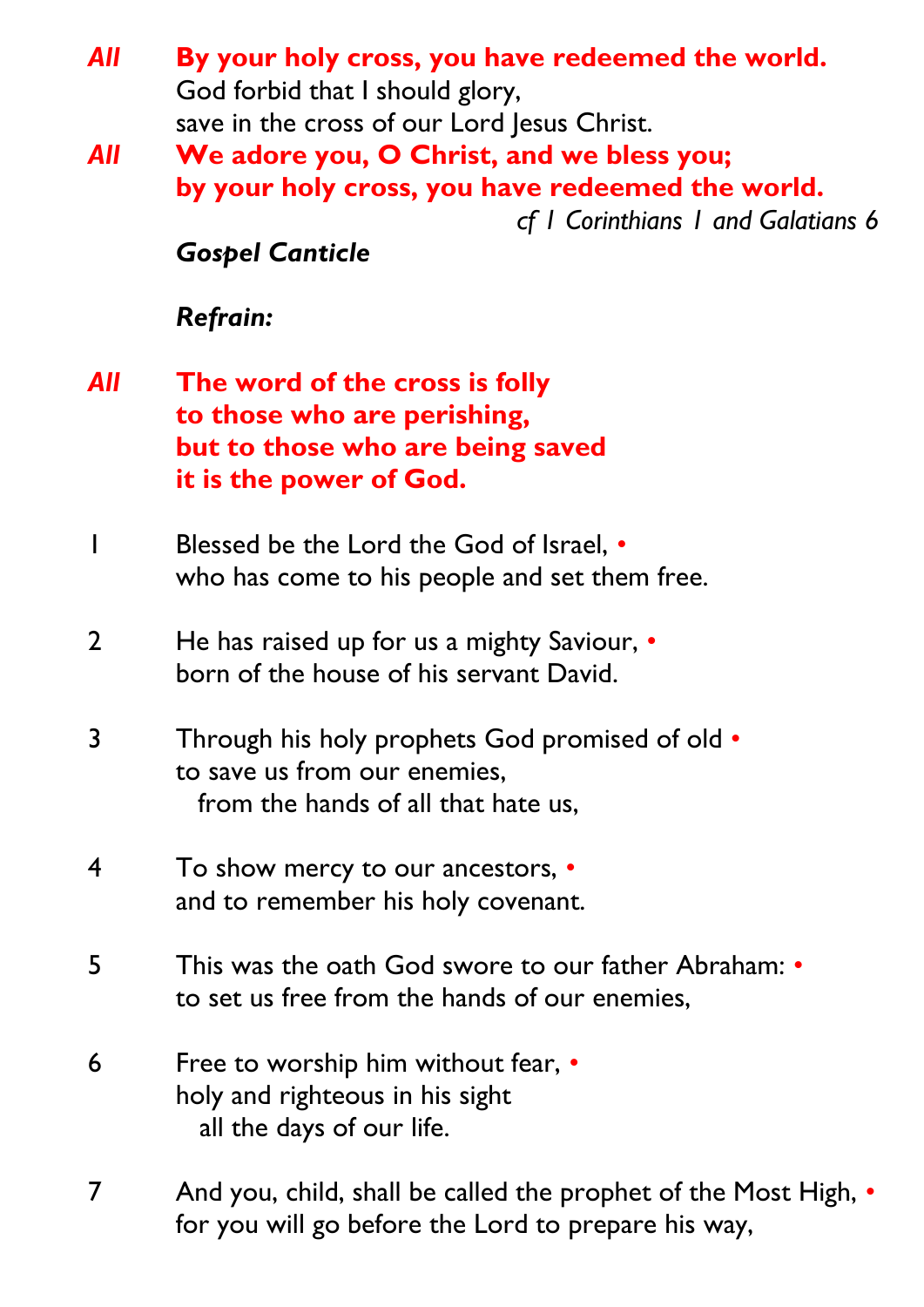| 8          | To give his people knowledge of salvation •<br>by the forgiveness of all their sins.                                                            |              |
|------------|-------------------------------------------------------------------------------------------------------------------------------------------------|--------------|
| 9          | In the tender compassion of our God $\bullet$<br>the dawn from on high shall break upon us,                                                     |              |
| 10         | To shine on those who dwell in darkness and<br>the shadow of death, •<br>and to guide our feet into the way of peace.                           | Luke 1.68-79 |
| All        | Glory to the Father and to the Son<br>and to the Holy Spirit;<br>as it was in the beginning is now<br>and shall be for ever. Amen.              |              |
| <b>All</b> | The word of the cross is folly<br>to those who are perishing,<br>but to those who are being saved<br>it is the power of God.                    |              |
|            | <b>Prayers</b>                                                                                                                                  |              |
|            | Intercessions are offered<br><b>¶</b> for the day and its tasks<br><b>T</b> for the world and its needs<br><b>¶</b> for the Church and her life |              |
|            | These responses may be used                                                                                                                     |              |
|            | Lord, in your mercy<br>hear our prayer                                                                                                          |              |
|            | $($ or $)$                                                                                                                                      |              |
|            | Lord, hear us.<br>Lord, graciously hear us.                                                                                                     |              |